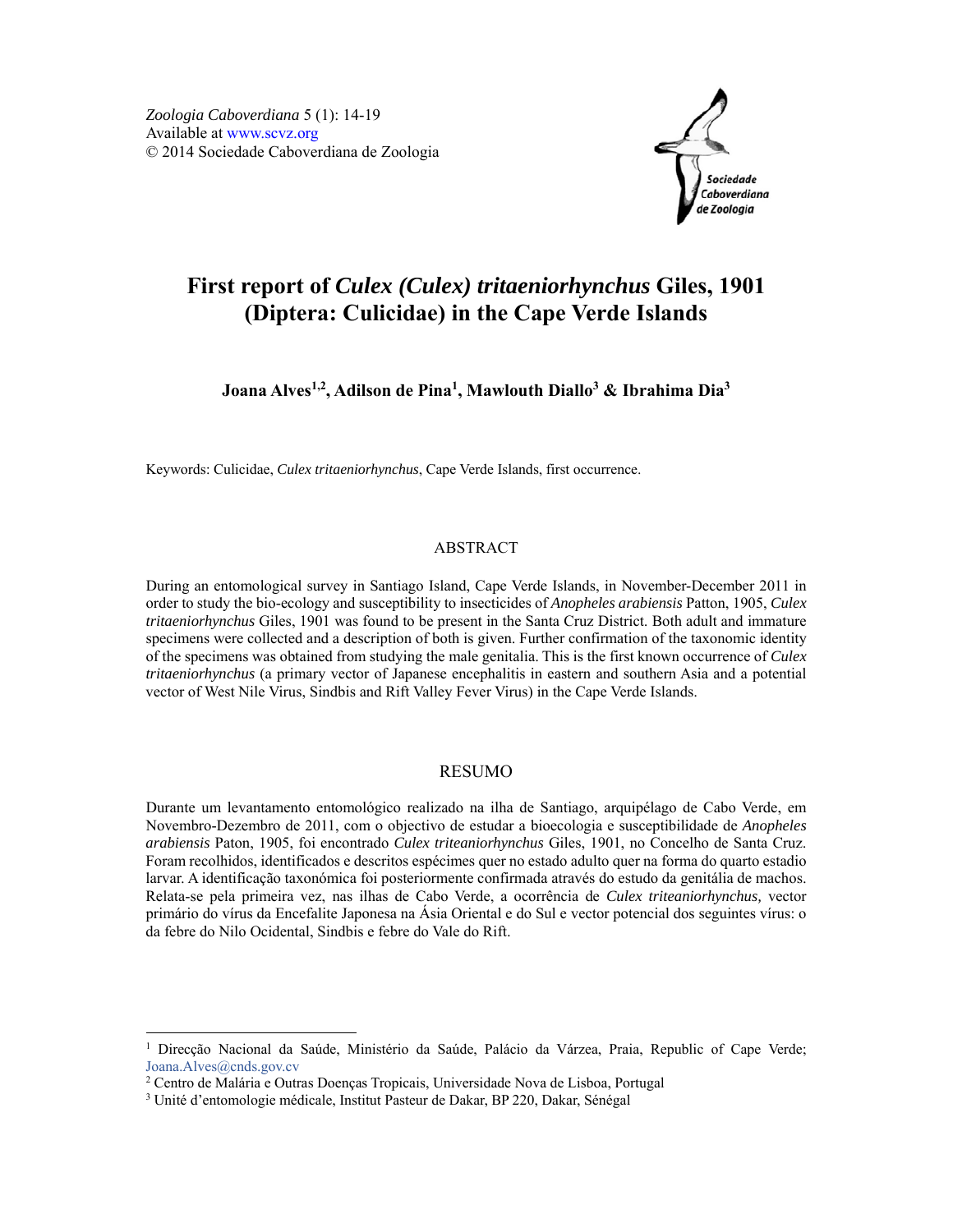## INTRODUCTION

Updating knowledge of the culicidean fauna of the Cape Verde Islands has been a priority for many years (e.g. Ribeiro *et al.* 1980, Cambournac *et al*. 1982, Alves *et al*. 2010). During an entomological survey, conducted between November and December 2011, in order to study the bio-ecology and susceptibility to insecticides of *Anopheles arabiensis* Patton, 1905 in Santiago Island, *Culex (Culex) tritaeniorhynchus* Giles, 1901 was found to be present in the Santa Cruz district (Fig. 1). We describe the site and provide descriptions of both adult and larval stages.



Fig. 1. Maps of Santiago Island and the Santa Cruz district, indicating (\*) the locality where specimens of *Culex tritaeniorhynchus* were found.

The habitat consisted of a natural basin of rain water drainage in a confluent zone between a lagoon and a beach in a coastal region (Fig. 2). The breeding site was exposed to sunlight, characterized by the presence of emergent and fluctuant aquatic vegetation and the water was slightly brackish, but within the limits of being considered freshwater. So far, only *Culex ethiopicus* Edwards, 1912 had been found breeding at this and similar sites in the area. *Culex* 

*tritaeniorhynchus* is considered a primary vector of Japanese encephalitis in eastern and southern Asia (van den Hurk *et al.* 2009). It is also a potential vector of West Nile Virus (WNV), Sindbis and Rift Valley Fever Virus (RVFV) (Wills *et al.* 1985, Kheir *et al*. 2010). The presence of *C. tritaeniorhynchus* in this area underlines the need for further investigations into its significance for public health and epidemiological issues.

#### MATERIAL AND METHODS

We visited localities in five districts of Santiago Island to collect immature stages of mosquitoes at several breeding sites, including ponds, pools, pits and tanks. Upon collection, all immature mosquitoes were placed in containers and transported to the laboratory, where they were reared until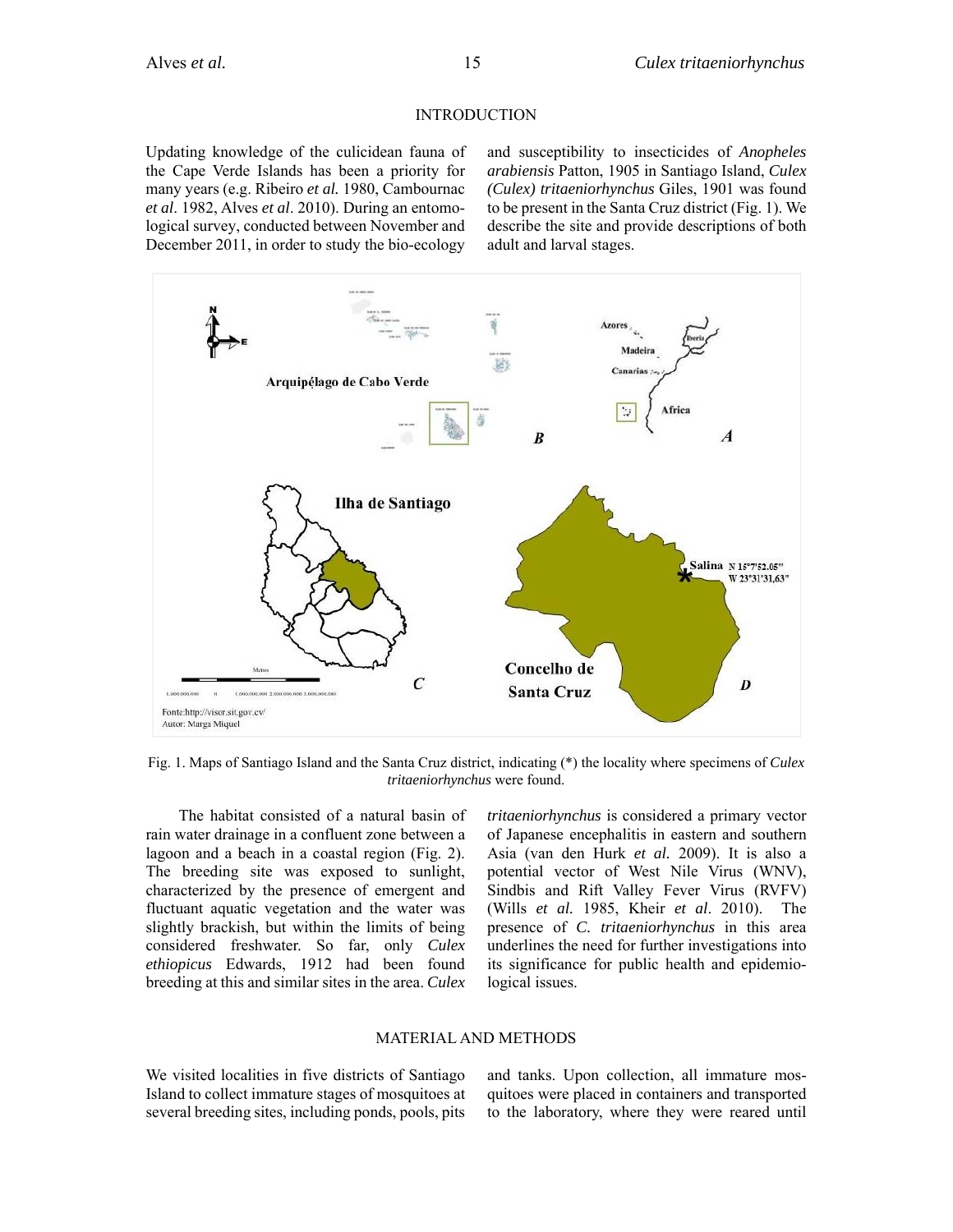they emerged as adults. In addition, adult mosquitoes were collected with CDC light traps (placed in local people's bedrooms and in sheds for cattle, goats and sheep) and by using pyrethrum spray in human dwellings. After collection, mosquito specimens were sorted, counted and identified morphologically using a stereomicroscope and according to the identification keys provided by Ribeiro & Ramos (1995).



Fig. 2. Partial view of the breeding site of *Culex tritaeniorhynchus*, Santa Cruz district, Santiago Island, Cape Verde Islands, where specimens were collected (photo by Ibrahima Dia; © Joana Alves).

#### RESULTS

A total of 2,192 mosquito specimens were identified. The distribution by district and capture method is given in Table 1. A large majority of specimens were immatures (94.1%), followed by resting females from human dwellings. Specimens from CDC light traps in bedrooms and sheds were the least abundant (0.4% and 0.1% respectively). From the total of emerged specimens, *Culex* spp. averaged 7%, while in the district of Santa Cruz the average of emerged *Culex* spp. was 27%. In most samples, *Culex* spp. were found in association with *Anopheles gambiae s.l.* Giles, 1902 and *A. pretoriensis*  (Theobald, 1903).

While identifying the collected mosquitoes, we found specimens with a median pale ring in the proboscis. Using the key of Ribeiro & Ramos (1995), 136 specimens were identified as *C. tritaeniorhynchus*. The identification of 4<sup>th</sup> instar larvae confirmed this. Identification was also confirmed by the morphology of the male genitalia (Fig. 3) (cf. Ribeiro 1966, Harbach 1988).

ADULTS Pale ring of female proboscis extending just to the base, absence of low mesepimeral setae, absence of pale scales on femora; scutum dark brown with pale scales almost completely confined to near scutellum; abdominal tergites with basal pale bands; wings without pale disseminated scales.

LARVAE Mentum with well developed teeth; comb of the abdominal segment VIII composed entirely by typical scales without spine or spiniform scales in number between 30- 45; syphon light brown to nearly colorless; pecten of the syphon simple at tip; subventral tufts of the syphon smaller than the diameter, usually with 3- 4 branches, rarely 2; head setae 5, 3-branched; pre-clipeal spines brawn and strong; anal brush without median tufts.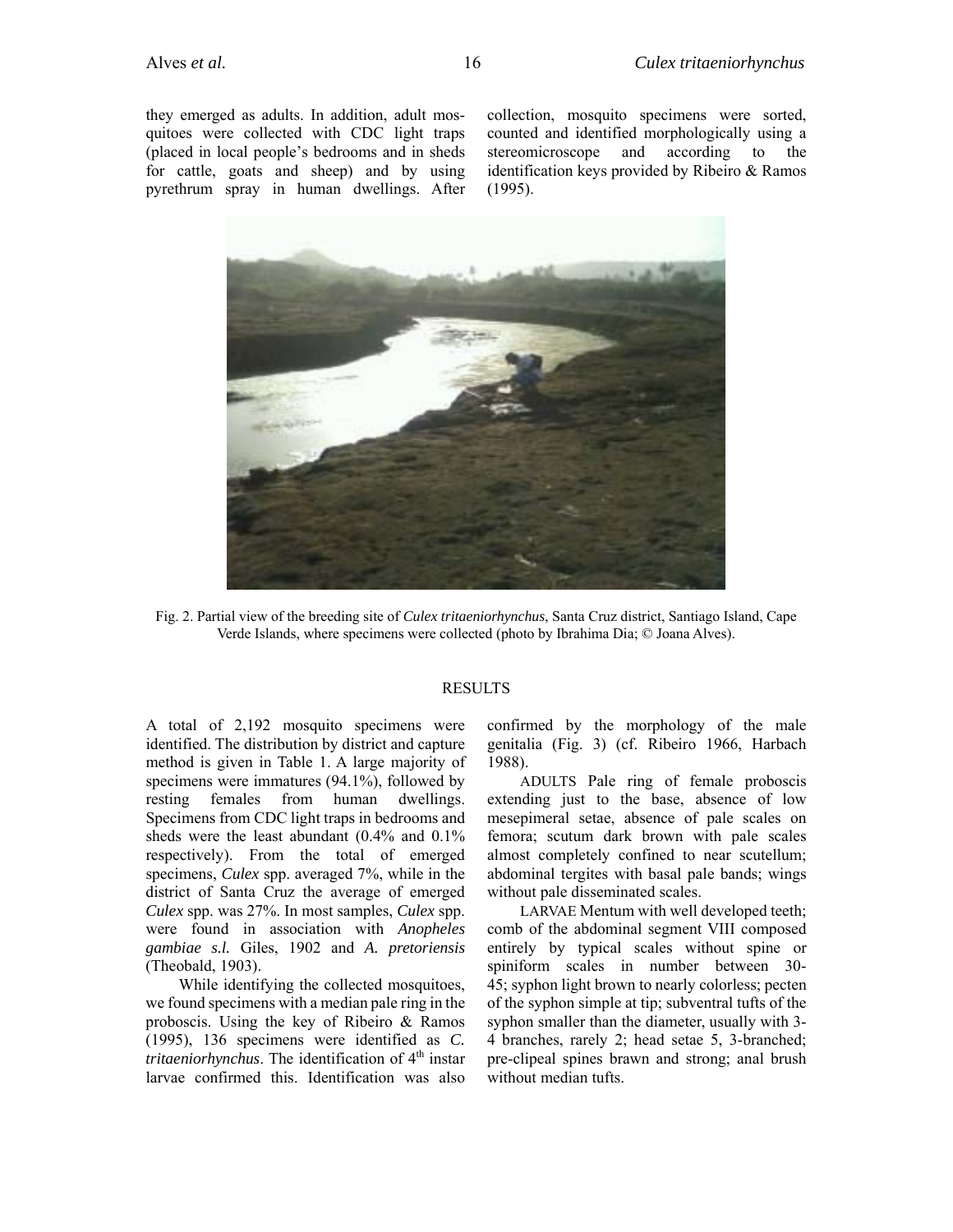

Fig. 3. Left: coxite of male terminalia of *Culex triteaniorhynchus* from Santa Cruz, Santiago, Cape Verde Islands (magnification x1000). Right: Basal parts (frontal view) of the male terminalia of *Culex triteaniorhynchus* from Santa Cruz, Santiago, Cape Verde Islands (magnification x1000).

| Species                 | Collecting<br>method | Praia            | Santa<br>Cruz  | Santa<br>Catarina | São<br>Miguel  | Tarrafal         |
|-------------------------|----------------------|------------------|----------------|-------------------|----------------|------------------|
| Anopheles pretoriensis  |                      | 894              | 241            | 60                | 250            | 30               |
| Anopheles gambiae       |                      | 12               | 36             | 5                 | 45             | 21               |
| Culex pipiens           |                      | 21               | 86             | 8                 | 15             | 41               |
| Aedes aegypti           | immature<br>stages   | 89               | $\overline{0}$ | $\overline{0}$    | $\overline{0}$ | 43               |
| Culex tigripes          |                      | $\theta$         | $\overline{4}$ | $\theta$          | $\tau$         | 5                |
| Culex tritaeniorhynchus |                      | $\overline{0}$   | 136            | $\mathbf{0}$      | $\mathbf{0}$   | $\mathbf{0}$     |
| Culex ethiopicus        |                      | $\theta$         | $\overline{0}$ | $\mathbf{0}$      | 3              | $\mathbf{0}$     |
| Aedes caspius           |                      | $\boldsymbol{0}$ | $\mathbf{0}$   | $\theta$          | 10             | $\mathbf{1}$     |
| <b>Subtotal</b>         |                      | 1016             | 503            | 73                | 330            | 141              |
| Culex pipiens           | spray<br>catches     | 11               | 53             | $\overline{0}$    | 54             | $\mathbf{0}$     |
| <b>Subtotal</b>         |                      | 11               | 53             | $\bf{0}$          | 54             | $\boldsymbol{0}$ |
| Culex pipiens           | CDC in<br>bedroom    | 7                | 1              | $\theta$          | $\overline{0}$ | $\boldsymbol{0}$ |
| <b>Subtotal</b>         |                      | 7                | $\mathbf{1}$   | $\bf{0}$          | $\bf{0}$       | $\boldsymbol{0}$ |
| Anopheles pretoriensis  | CDC in               | $\theta$         | $\overline{0}$ | $\overline{0}$    | $\mathbf{0}$   | $\overline{2}$   |
| Culex pipiens           | cowshed              | $\overline{0}$   | $\overline{0}$ | $\overline{0}$    | $\mathbf{0}$   | 1                |
| <b>Subtotal</b>         |                      | $\theta$         | $\theta$       | $\theta$          | $\theta$       | 3                |
| <b>TOTAL</b>            |                      | 1034             | 557            | 72                | 584            | 144              |

Table 1. Distribution of mosquito specimens by collecting method in the five districts of Santiago Island prospected.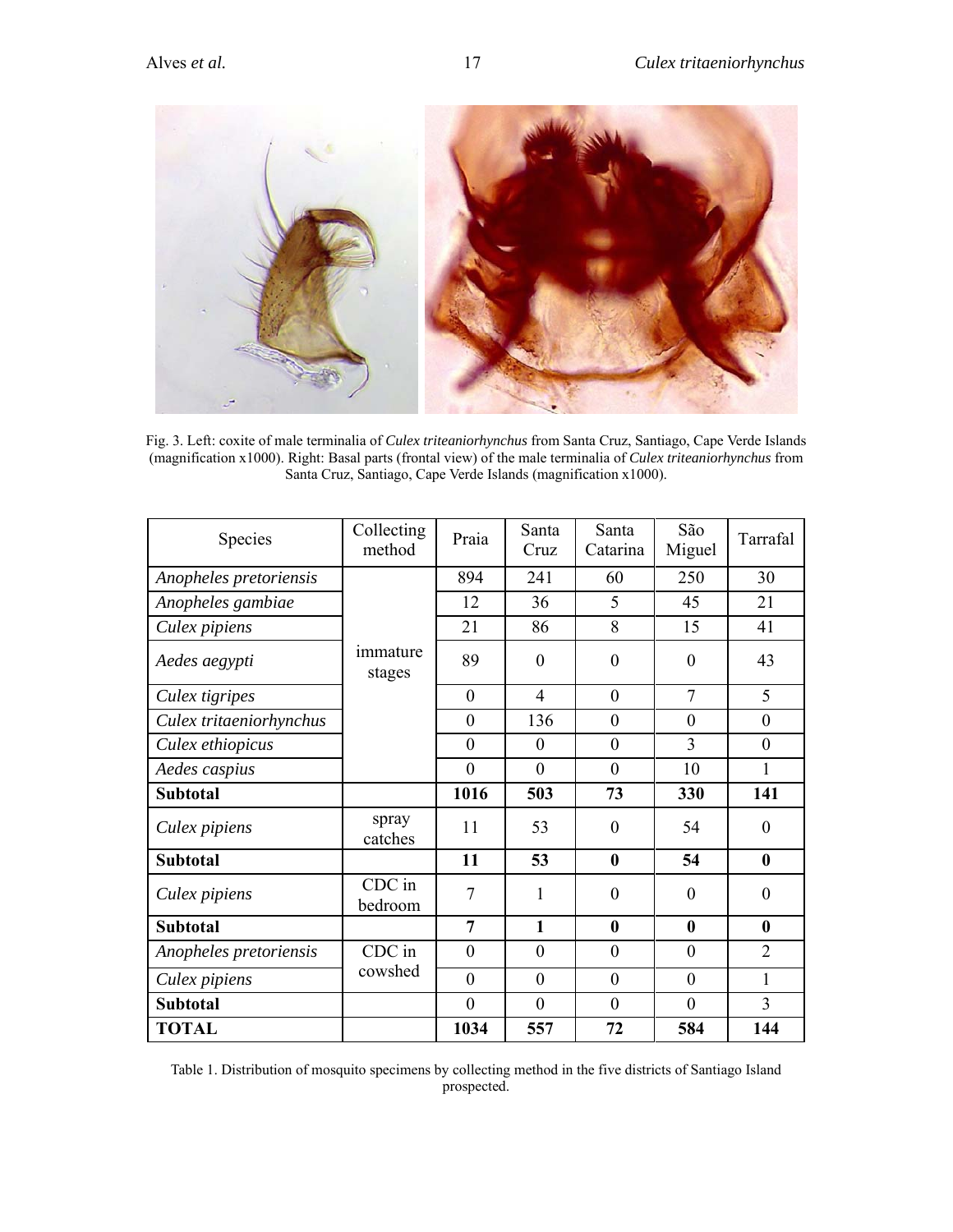## DISCUSSION

*Culex tritaeniorhyncus*, a mosquito with a cosmopolitan distribution, is considered a primary vector of JEV (Flavivirus: Flaviviridae) (Self *et al*. 1973, Takahashi 1977, van den Hurk *et al*. 2009), a disease that mainly affects children in the Asian region, with a lethality rate of around 30% (Nett *et al.* 2009). It is also a vector of WNV (Flavivirus: Flaviviridae), considered an emerging vector-borne disease in some parts of the world due to the increased circulation of people and trade goods as a consequence of globalization, while migratory birds may also play a role (Kanojia & Geevarghese 2004, Medlock *et al*. 2005), as well as SINV (Alfavirus: Togaviridae) and the Rift Valley fever virus (Plebovirus: Bunyaviridae) (Kheir *et al*. 2010). The occurrence of *Culex tritaenyorhynchus* in the Cape Verde Islands prompts the need for focused follow-up investigations in order to evaluate its possible implication in the transmission of vectorborne pathogens in the archipelago. The presence of this species, with its large trophic range (cattle, pigs, birds, humans) (Bram 1967) and as a potential transmitter of Japanese encephalitis, may introduce yet another vector-born emerging disease and calls for close monitoring. Therefore, practical measures for its surveillance and control, including pathogen isolation, must be taken. At the same time, investigations on other arboviruses, such as WNV, Sindbis and Valley Rift fever virus, transmitted by *Culex pipiens pipiens* L., 1758 and *Culex perexiguus* Theobald, 1903 (Jupp *et al*. 1986, Turell *et al*.1996, 2002, Jupp 2001, Orshan *et al*. 2008), species both known to occur in Cape Verde, should not be neglected.

### ACKNOWLEDGEMENTS

The authors wish to thank the Ministry of Health of Cape Verde for the opportunity to participate in the study and the WHO Office in Cape Verde for support. Thanks also to the delegates, technicians and sanitary agents from the health districts investigated for their assistance in field work, to the Centro Nacional de Desenvolvimento Sanitário for providing working space and conditions, to the inhabitants of the different localities for their help and cooperation and to Marga Miquel for her help in constructing Fig. 1. We also thank two anonymous reviewers for their helpful comments on earlier drafts of the manuscript.

# REFERENCES

- Alves, J., B. Gomes, R. Rodrigues, J. Silva, A.P. Arez, J. Pinto & C.A. Sousa, 2010. Mosquito fauna on the Cape Verde Islands (West Africa): an update on species distribution and a new finding. Journal of Vector Ecology 35: 307- 312.
- Bram, R.A., 1967. Contributions to the mosquito fauna of South Asia. II. The genus *Culex* in Thailand (Diptera: Culicidae). Contributions of the American Entomological Institute 2: 1- 296.
- Cambournac, F.J.C., M.C. Oliveira, A. Correia, M.A. Coutinho, J. Torinho & A.B. Soares, 1984. *Culex* (*Lutzia*) *tigripes* (Grandpré); mais uma espécie nova para Cabo Verde. Anais do Instituto de Higiene e Medicina Tropical 10: 41-46.
- Harbach, R.E., 1988. The mosquitoes of the subgenus *Culex* in southwestern Asia and Egypt (Diptera: Culicidae). Contributions of

the American Entomological Institute 24: 1- 240.

- Jupp, P.G., 2001. The ecology of the West Nile Virus in South Africa and the occurrence of outbreaks in humans. Annals of the New York Academy of Sciences 951: 143-152.
- Jupp, P.G., B.M. McIntosh & N.K. Blackburn, 1986. Experimental assessment of the vector competence of *Culex (Culex) neavei* Theobald with West Nile and Sindbis viruses in South Africa. Transactions of the Royal Society of Tropical Medicine and Hygiene 80: 226-230.
- Kanojia, P.C. & G. Geevarghese, 2004. First report on high-degree endophilism in *Culex tritaeniorhynchus* (Diptera: Culicidae) in an area endemic for Japanese encephalitis. Journal of Medical Entomology 41: 994-996.
- Kheir, S.M., A.M. Alahmed, M.A. Al Kuriji & S.F. Zubyani, 2010. Distribution and seasonal activity of mosquitoes in al Madinah Al